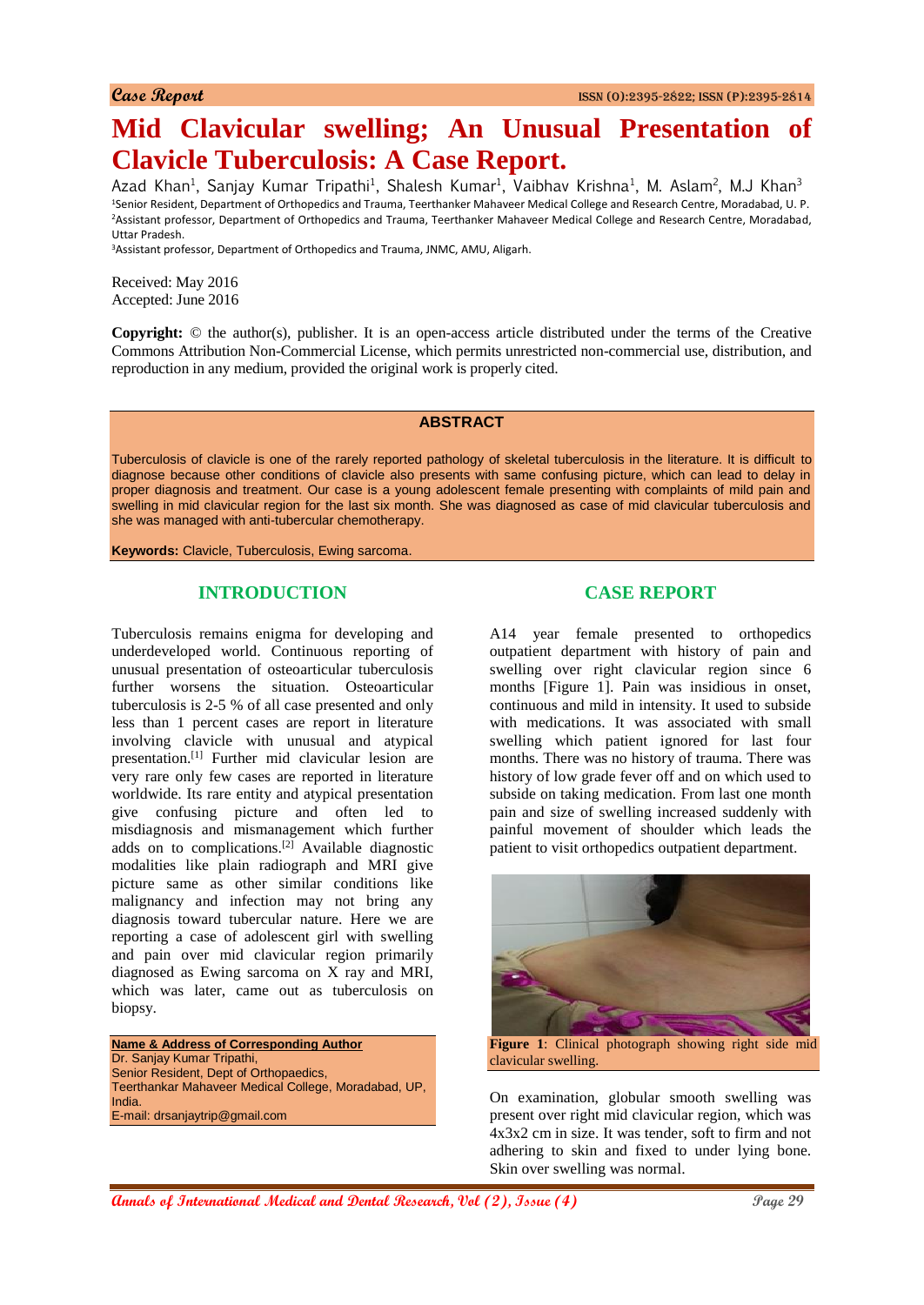#### **Khan et al; Clavicle Tuberculosis**

Plain radiograph of right clavicle anteroposterior view shows expansile mid clavicular lytic lesion with sclerosed margins [Figure 2].MRI shows mildly expansile intramedullary altered intensity in mid clavicle region with evidence of cortical breach extended to adjacent soft tissue with periosteal reaction. It also shows post contrast enhancement with central necrotic zones suggestive of Ewing sarcoma and was advised biopsy correlation.



lesion, with sclerosed margins.

Laboratory investigation shows erythrocyte sedimentation rate 24 mm/hr, Hemoglobin- 10.9, total leukocyte count 9000, neutrophil 70%, lymphocyte 18%, serum creatinine 0.6, and blood urea 21.

Fine needle aspiration cytology of Right clavicle was done suggesting granulomatous tuberculosis.



defined epithelial cell granulomas containing few lymphocytes and central caseation necrosis. Background shows numerous polymorphs along with blood and eosinophils.

Patient was started with multidrug anti tubercular therapy regimen consisting of four drugs, rifampicin 450 mg, isoniazid 300 mg, ethambutol 800 mg, and pyrazinamide 1500 mg.

Patient was followed up after 6 weeks. There was relief in pain and swelling. There was improvement in range of motion of right shoulder.

### **DISCUSSION**

Tuberculosis of clavicle is a rare pathology.[2] Isolated clavicular tuberculosis is even less common than other osteoarticular tuberculosis.[3] Tuberculosis can involve any part of clavicle with

most common site medial 1/3rd. It can also involve sternoclavicular or acromioclavicular joint. It is associated with pain without major bone destruction, which later on may present with cold abscess, sinuses, non-healing ulcers $[2]$  etc. Very rarely, it may present with unexplained chronic shoulder pain.

Radiologically the lesions in tuberculosis can be either destructive or proliferative (spina ventosa) and in very few cases pathological fractures are also seen.<sup>[2]</sup> Conventional radiograph gives very confusing picture which may show multiple cystic cavities or sequestrum, honeycombing or diffuse thickening. Diagnosis with plain radiograph is very difficult due to overlapping anatomical structure and hence it is not an effective tool for evaluating the changes.[2]

However, CT scan and MRI provide better images.[4] CT scan is better option for appreciating destructive changes particularly in bone window setting while MRI is more useful for appreciating the extent of lesion and determine soft tissue and bone marrow involvement.<sup>[5]</sup>

Diagnosis can be further confirmed by histopathological<sup>[6]</sup> and microbiological examination. Tissue from the bone can be obtained by FNAC, core biopsy or curettage.<sup>[2]</sup> It is suggested that during investigation, sample should be taken from as many site as possible such as lymph node, abscess, ulcer, bone etc.

Main modalities of treatment is anti-tubercular drug but in advance cases of tubercular osteomyelitis anti-tubercular drug should be combined with surgical measures such as debridement and curettage of lesion or resection of infected clavicle without loss of function. Surgical intervention is more useful when disease is unresponsive to medical treatment when diagnosis is uncertain or there is an impending abscess burst. Mainstay of treatment is modern medical therapy

with multidrug antimicrobial drugs in which isoniazid, rifampicin, pyrazinamide and ethambutol are given for two months and rifampicin and isoniazid for next ten month.[7]

#### **CONCLUSION**

Tuberculosis of clavicle is an important differential diagnosis of non-traumatic lesion of clavicle which includes infection and neoplasm.

## **REFERENCES**

- 1. World Health Organization. Global Tuberculosis Report. Geneva, Switzerland: World Health Organization; 2012.
- 2. Aggarwal AN, Dhammi IK, Singh AP, Kumar S, Goyal MK. Tubercular osteomyelitis of the clavicle: a report of four cases. J Orthop Surg. 2009; 17(1):123–126.